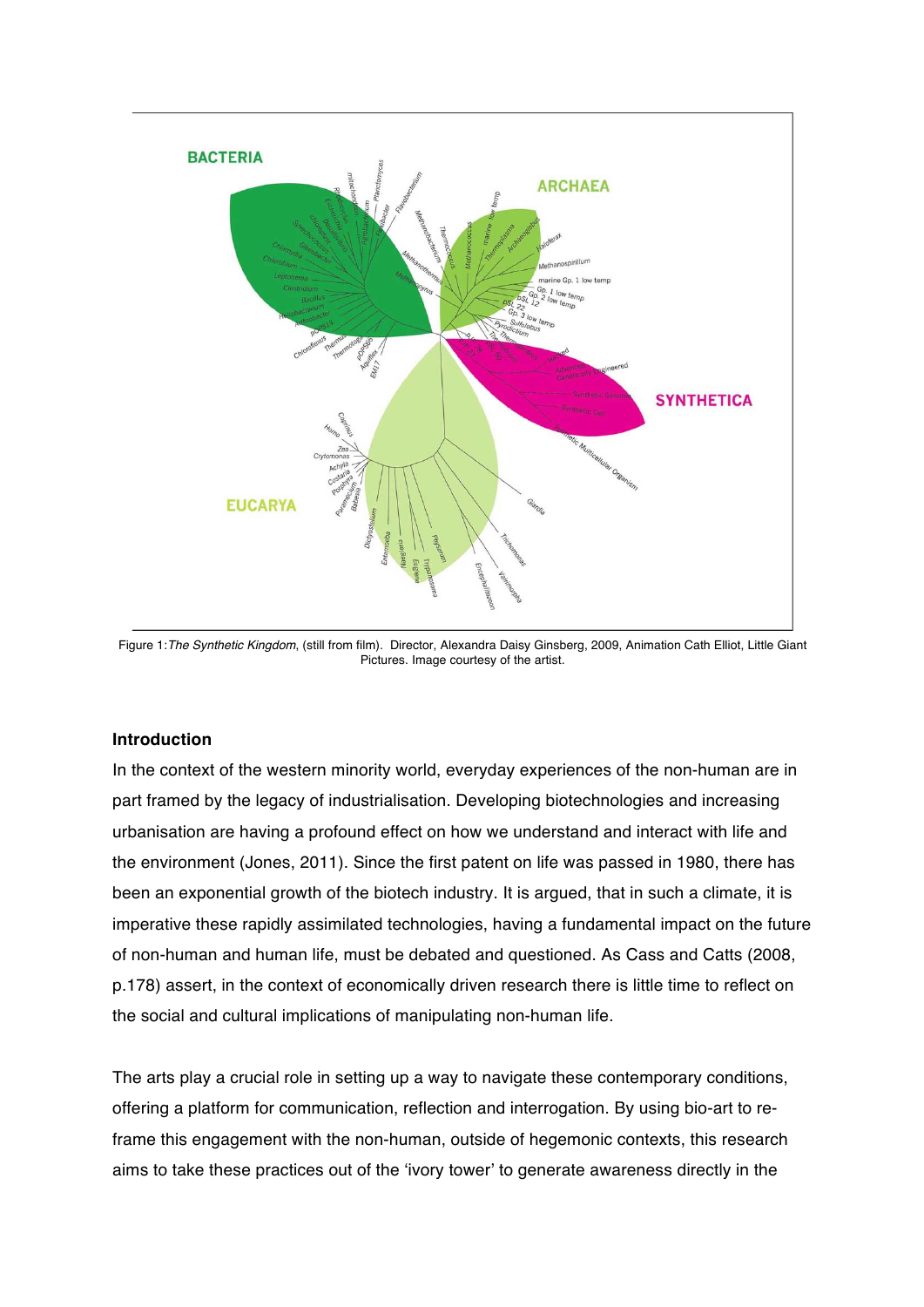l'ifeworld' of the viewer, participant or student. Through the implementation of particular projects, this research operates across the contexts of gallery, public and educational spaces to disseminate bio-art in multiple ways.

The practice of bio-art, a combination of art and life sciences, which often uses "wet" biology (living materials) as the medium, provides a site where developing biotechnologies, our understanding of non-human life, and our relationship to it can be explored. Biological art embodies these technologies at a point of negation between the institutions in which they are located. It also represents an artistic interrogation through interdisciplinary acts. This process aids in the development of reflexive cultural analysis and scientific method. Bio-art draws directly from biotechnologies already operating in the lifeworld (Husserl, 1954; Habermas, 1987). As such, it can be used to generate new ways of interacting with nonhuman life, providing discourse on contemporary issues.

This paper will highlight two key projects that have been developed as a part of this research, applying these ideas in the contexts of secondary education and public exhibition respectively.

# **Project One: Bio-Tech Evolution: Future Engagement With The Non-Human (Art-Science School Project)**

## *Negotiating hegemonic contexts using interdisciplinary education practices*

This section details the art-science project that was run for Year 11 art students in the Gifted and Talented Visual Arts Program (GATE) at Balcatta Senior High School. The project aimed to encourage students to consider their impact on the environment; their responsibilities towards other forms of life; and to offer a site where related biotechnologies and their social and cultural implications could be addressed through an arts activity. As a learning environment, the (GATE) program is focused on the 'opportunity [for students] to gain an understanding of how their art-making fits into the larger community' (2010, p.2). This concept reinforces a key aspect of the project, and of the research generally, in terms of fostering the communicative capacity of an arts practice as a tool to examine contemporary contexts.

The project, drawing on current Australian art and science secondary curriculum, referenced established tertiary art-science units run through SymbioticA at The University of Western Australia and *Abiogenesis,* a secondary art-science extra-curricular unit run by art-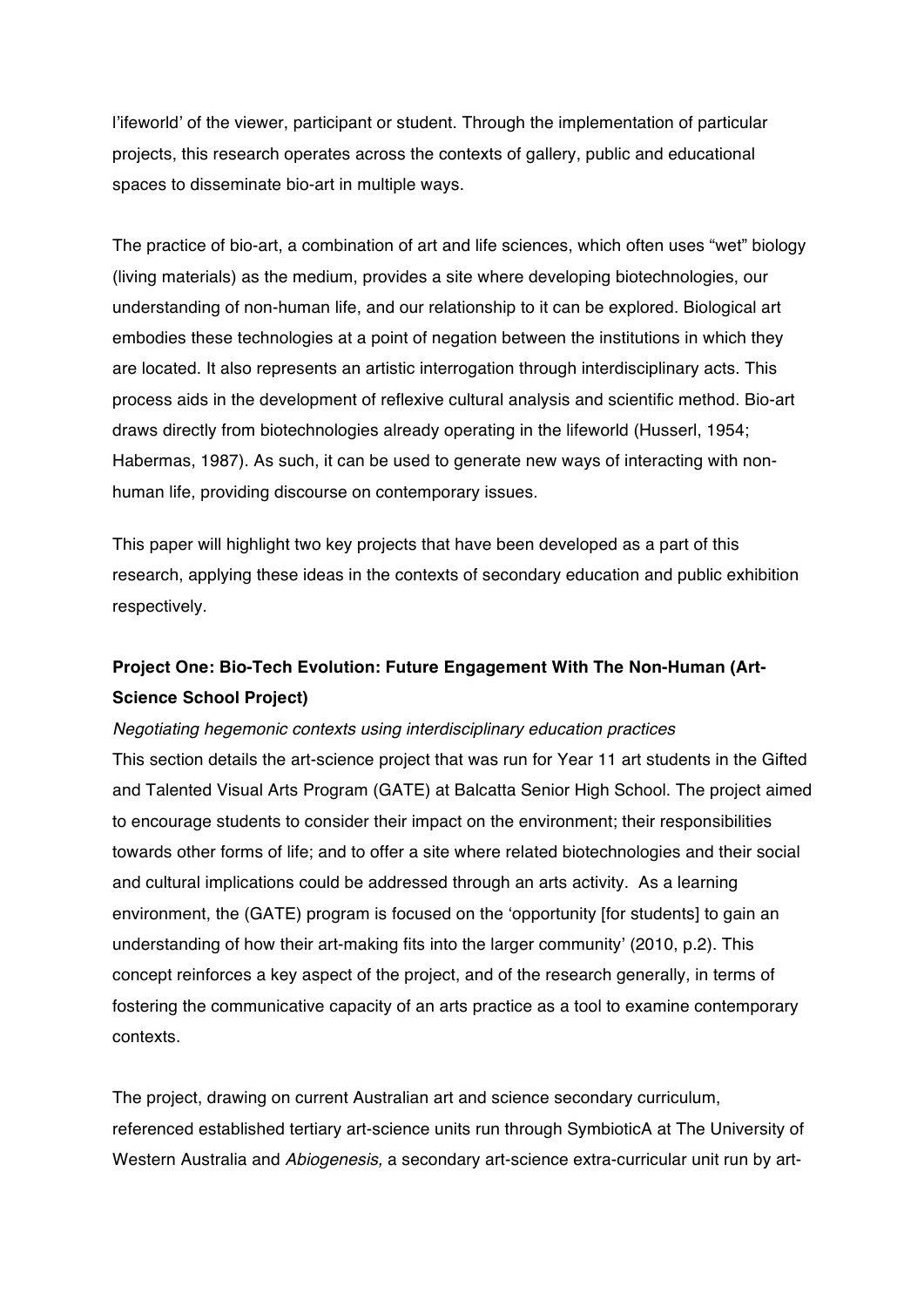science collaborator and scientist Gary Cass. There will be an examination of the ways in which the project built upon these precedents, while negotiating and developing specialist disciplines with particular reference to the theories of Ken Robinson.

As a cross-disciplinary mode of practice, bio-art can be used to negotiate established art and science contexts as the communicative outcomes are not necessarily predetermined by either institutional context. This process also frees access to scientific information beyond traditional frameworks, paving the way for public participation and the creation of hands-on science activities in an arts context in collaboration with practicing scientists and environmental conservationists.



Figure 2: Students extracting DNA with Gary Cass (*Abiogenesis* Founder), at *Biotech Evolution: Future Engagement with the Non-Human*, GATE, Balcatta Senior High School, 2011. Photograpgh D. Franklin.

The lecture content presented the students with a number of perspectives and cultural debates dealing with scientific research and bio-arts practices. Within each class, the students were asked to consider their own ethical position on developing technologies and in particular during their real-time engagement with non-human life. This teaching methodology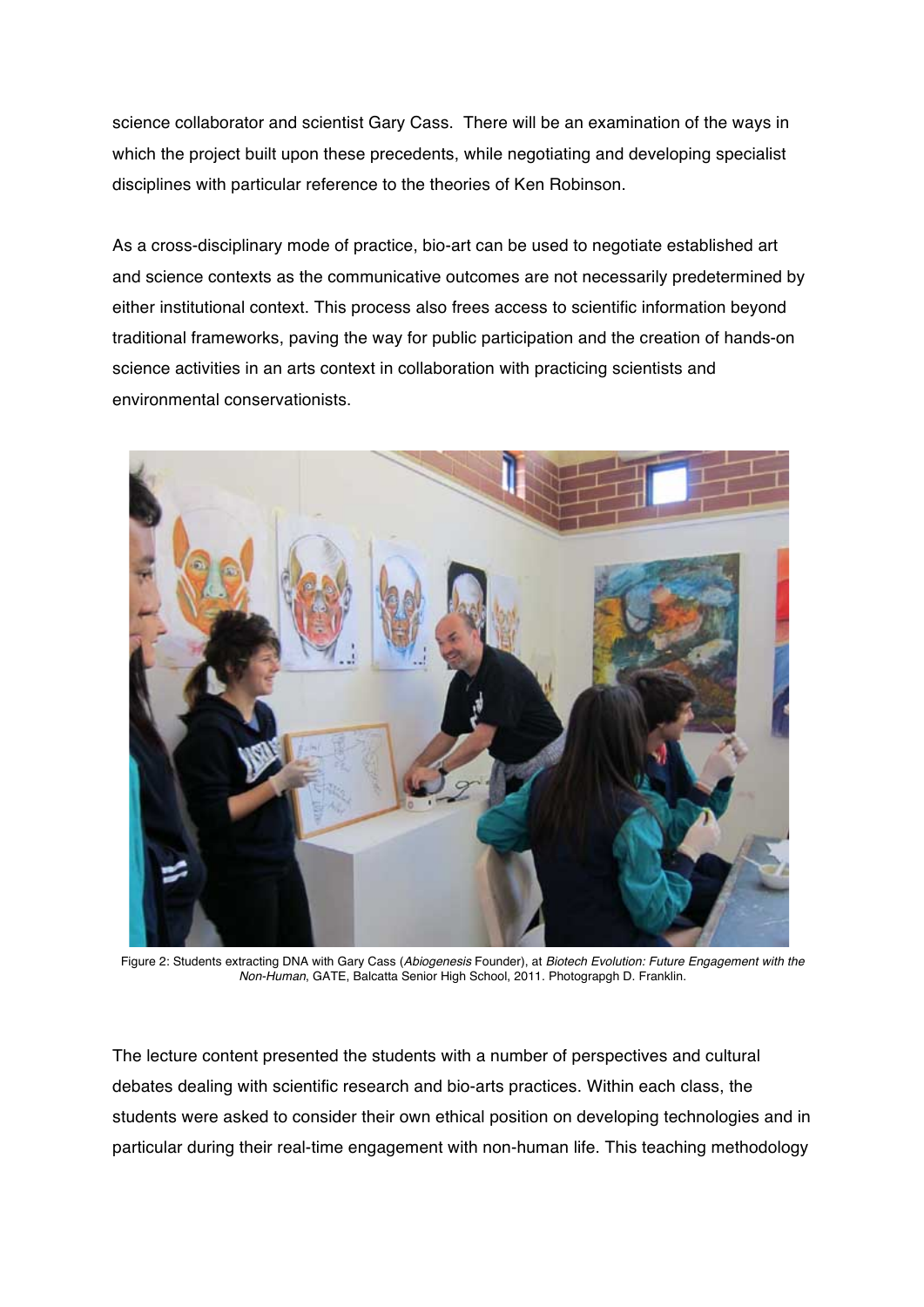was used to draw on the learning guidelines set up by the WA Science and Art curriculum models.

In relation to the research agenda the project developed the following outcomes:

- Firstly, it provided a site of direct *real-time* engagement with non-human life through the introduction of 'wet laboratory' sessions, based on microbiology, mycology, entomology, and plant and human DNA extractions. By introducing the life sciences into an arts context, a key agenda informing the research was put into practice, that is, a re-invigoration of interactions with non-human life and living systems, and the integration of this experience into the lifeworld of the participants via a school activity. In addition, students learn and understand the science, before they apply it to their art practice (Cass, 2012). During these sessions, students were also asked to consider the ethical implications of care and responsibility for other life forms and their associated environmental needs. This approach draws on precents and philosophies set up by the tertiary units run through SymbioticA: *Art and Life Manipulation* and *The Aesthetics of Care*. In relation to the development of an artscience curriculum framework within tertiary contexts, the methodology of crossdiscipline education is relatively new. This school project however, offers a starting point for secondary students to develop an interest in such fields. The workshops run through SymbioticA do however extend further, through their application across local, national and international contexts.
- Secondly, the project introduced additional interdisciplinary models to the teaching pedagogies and, in so doing, challenged the standardisation and separate disciplinary specialism practices of current education systems. This was in line with the position of Robinson, who feels that we operate within 'a system of education that is modelled on the interests of industrialisation ... [It is] increasingly about conformity [and] standardised curricula ... I believe we've got to go in the opposite direction [and] change the paradigm' (2010). This was achieved through a re-location of scientific laboratory work within an arts context and via the introduction of multiple teachers into the program from the fields of science and conservation. A precedent of this school project, the *Abiogenesis* unit, also builds on current interests in the science curriculum, especially in relation to the importance of developing science communication skills, as identified in the *WA Curriculum* 'Science Inquiry Skills: Communicating scientific ideas' (2010). Through the unit 'students learn about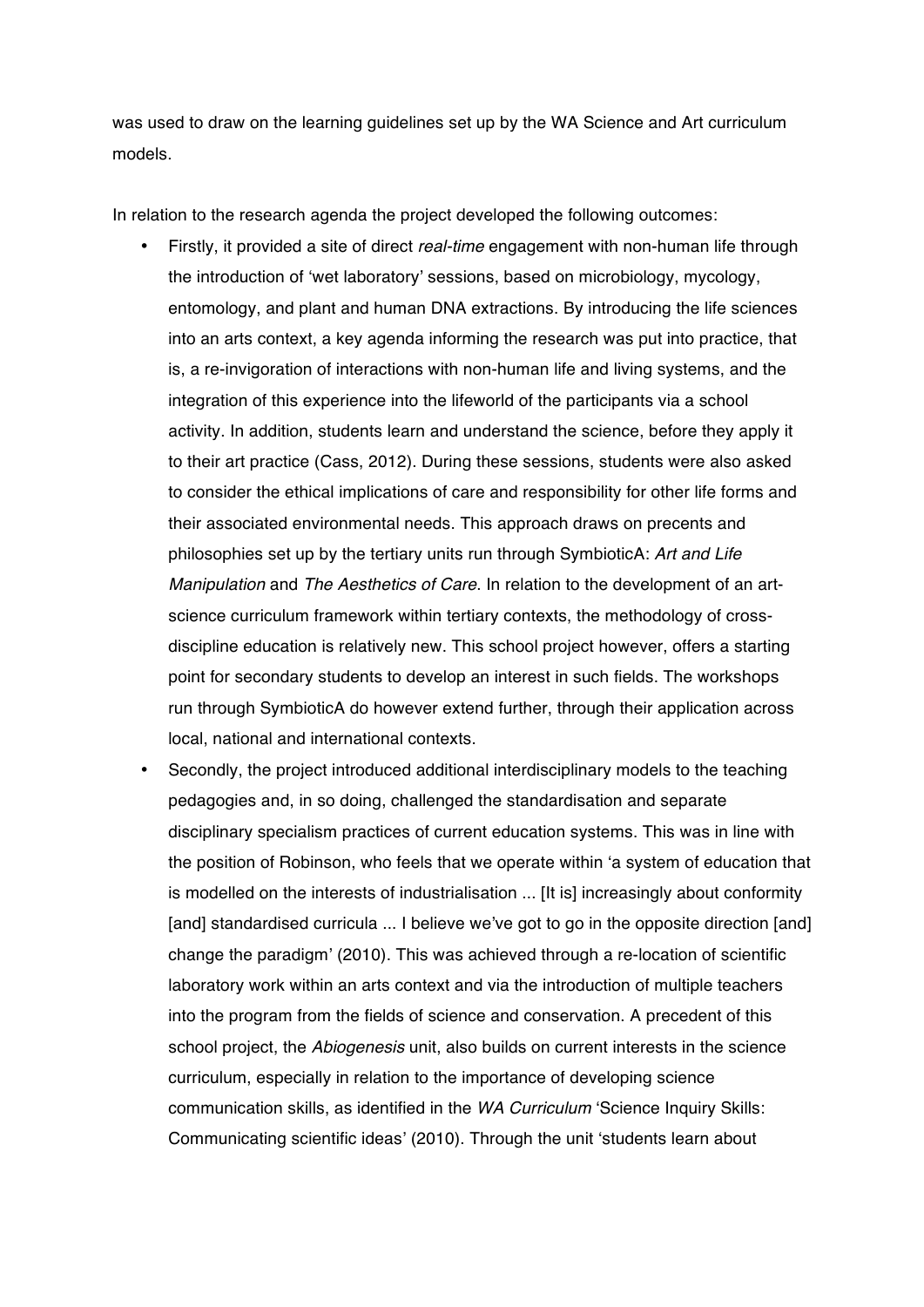expressing and understanding how to communicate science through art' (Cass, 2011).

Both guest presenters, Yvonne Sitko, founder of the *WA Birds of Prey Centre,* and Gary Cass, *The Scientific Creativity Initiative* and founder of the art-science unit *Abiogensis* (Figures 2 and 5), also actively operate and communicate across multiple contexts, including exhibitions, fairs, and public arenas, locally, nationally and internationally. Each educator brought a new level of engagement to the topics in the project, due to their personal contextual influences, agenda and lifeworld experiences.

The emphasis on creative thinking (Robinson, 2006) in the project was aimed to set up a premise for future science-art secondary education curriculum. However, such a model is not limited to art-science contexts and discourses and could easily be applied to multiple forms of secondary education, the consequent outcome of which will encourage a curriculum based on reflexivity rather than industrial output (Robinson, 2010). Cass builds on Robinson's ideas when talking about related cross-disciplinary activities as 'one way of bridging the gaps between a compartmentalised educational system, allowing future students to become more interdisciplinary with a broader knowledge base' (2011). This process was extended through the public exhibition of the students' bio-artworks at the school.

The (GATE) program was also selected due to its facilitation of exhibitions within the school. Through an annual community exhibition, this arts context offered a site where critical engagement was promoted and, through student artworks, communicated to the public. This formula of reflexive engagement builds on the learning outcomes as described by the *WA Curriculum:* an 'arts practice, which depends on ... analysis, synthesis, creativity and decision-making can help equip our young people for success in the  $21<sup>st</sup>$  century' (2010, p.2). This is of particular concern to Robinson who argues that there needs to be a greater focus on creative thinking over industrial output in relation to all current disciplines in the curriculum to help 'take students into this future we cannot grasp' (2006). He asserts that 'creativity is as important now in education as literacy and we should treat it with the same status' (2010). He argues that to be culturally equipped to deal with the uncertainty of the future, its rapid and shifting circumstances, students need to use reflexivity, critical and lateral thinking. To problem solve and 'see multiple answers – not one' (2010). Interdisciplinary education models embed the student in this process from day one. The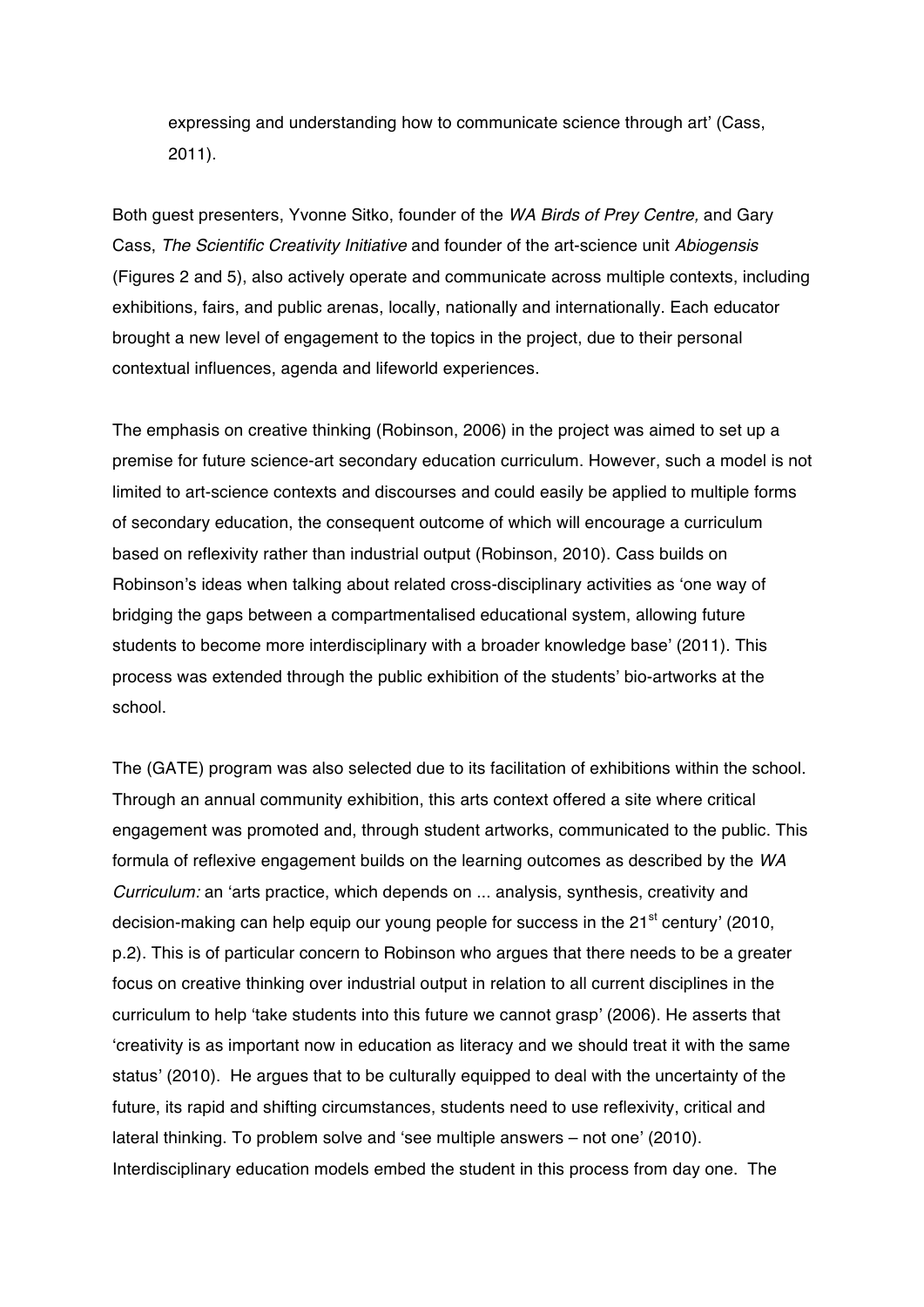students were given the option of including 'wet biology' as a part of the work. This process required a consideration of the welfare of the living component during production, exhibition and completion of the project. In terms of the aesthetic parameters set by the current contemporary bio-art field, as the students had no prior experience of these practices, their interpretation and production of the artworks were self-directed and open-ended.

Robinson also suggests that creative thinking (reflexivity), if developed as a part of the learning outcomes and pedagogies across the specialist curriculum beyond arts contexts, offers an ideological position which could be applied beyond the school context and into industry. This method of teaching could also provide an ideological space where the process of 'systemic colonisation' (Habermas, 1970) could be negotiated. It has the potential to be used to generate new ways of approaching the research methodologies and the development of new technologies, bridging the gap between industry production and cultural analysis. As reiterated by Richard Levins, 'contributions to science from beyond the ivory tower are forcing a rethinking of traditional models of knowledge generation, evaluation and communication' (2008, p.35). Cass also asserts, 'a possible re-introduction of philosophy and cultural theory into the sciences makes sense, to give the practitioners the opportunity of developing new ways of thinking about the future scientific and *social implications* of their research' (2010) [italics added].



Figure 3: Students extracting DNA *Biotech Evolution: Future Engagement with the Non-Human*, GATE, Balcatta Senior High School, 2011. Photograph D. Franklin.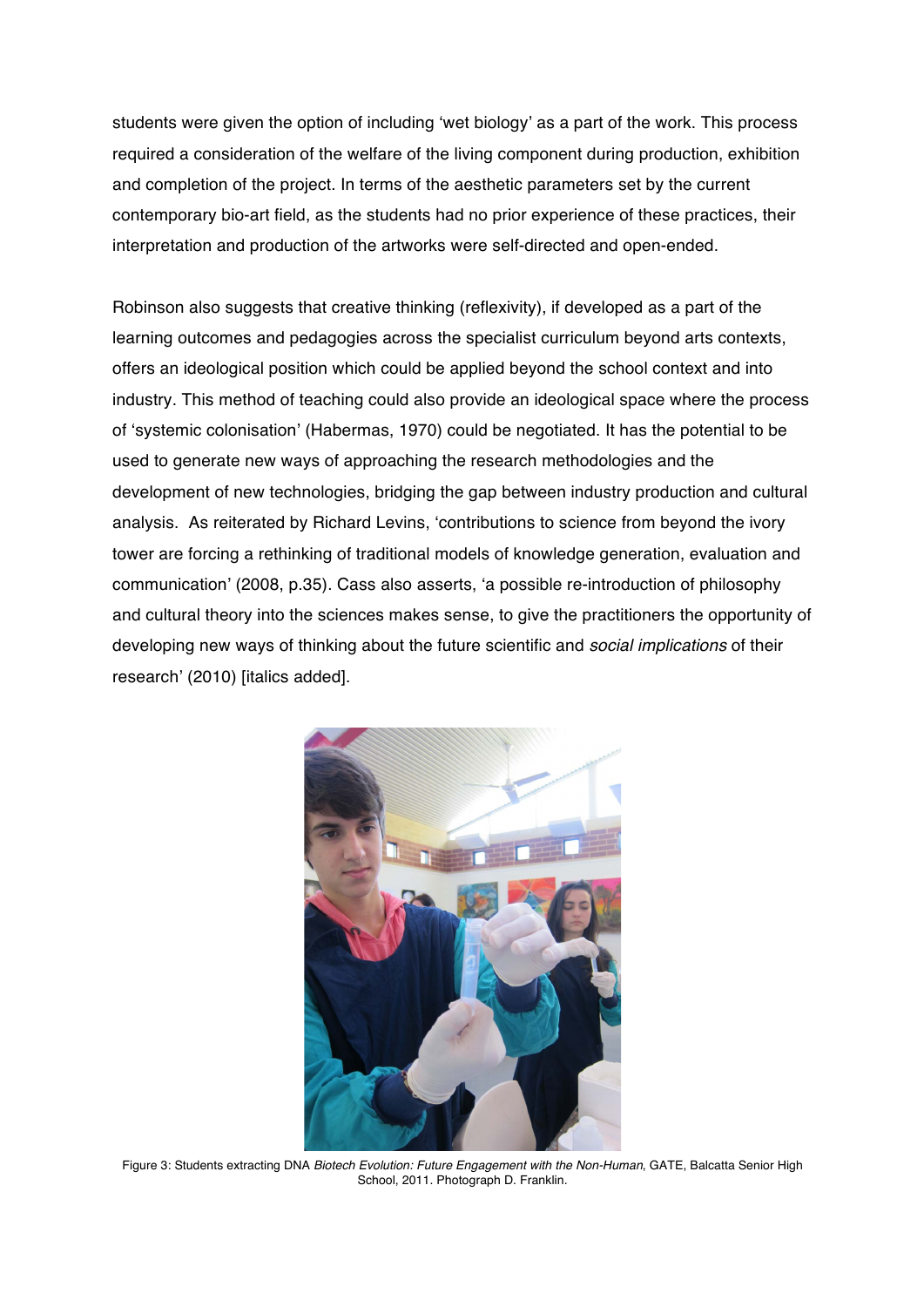

Figure 4: *Keep Safe your Identity,* Nicholas Lozanovski, 2012, *Creatures of the Future Garden*, June 21 –29, 2012, Spectrum Project Space, Edith Cowan University. Photograph, D. Franklin.

Thirdly, the project created a site where a relationship between the individual and broader contexts could be examined, through the subject matter of each class and a reference to local and global contexts. For each session there was a particular focus on local and global environmental issues or biotechnological futures. Through this students could consider a direct correlation between contemporary local and global contexts; and its role within their daily decisions (Giddens, 1991), or through the communication and production of an art piece. This process developed a framework for the students to build on ideas of communicative action and ethical citizenry in society. This agenda provides a model that reinforces the interests of current WA secondary science curriculum (2011) by allowing students to apply knowledge to their own lived experiences and actively contribute to broader contexts. In addition the artworks produced by the students were also exhibited to the public. This activity extends the debates and discussions raised by the project beyond the classroom and into the lifeworld and public sphere. This agenda is put into practice through the facilitation and development of the project. In relation to the longevity of the project, a number artworks developed during this school program were also exhibited alongside established interdisciplinary artists as a part of a curated exhibition and workshop that aimed to generate further community engagement with biotechnologies and non-human life.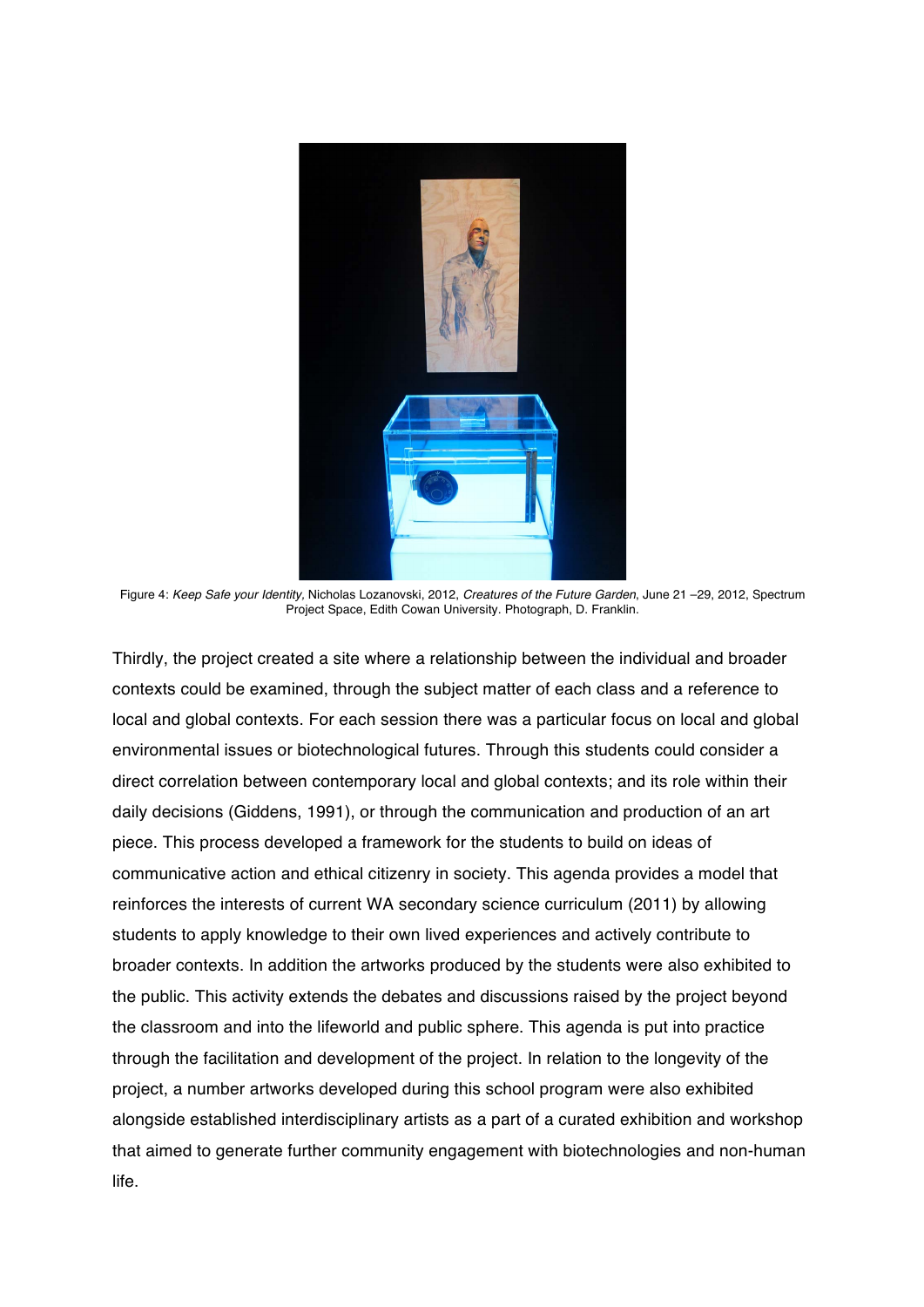## **Student Feedback**

'You get a new outlook on both subjects, you can find new ways to make social comments by using both art and science' (personal comment, October 22, 2011).

'It's challenged my view of art and science' (personal comment, October 22, 2011).

'It's a productive way to learn because it's hands-on, which can be fun but also educational. (personal comment, October 22, 2011).



Figure 5: Yvonne Sitko with Aussie the Wedge-Tailed Eagle from WA Birds of Prey, at *Biotech Evolution: Future Engagement with the Non-Human*, GATE, Balcatta Senior High School, 2011.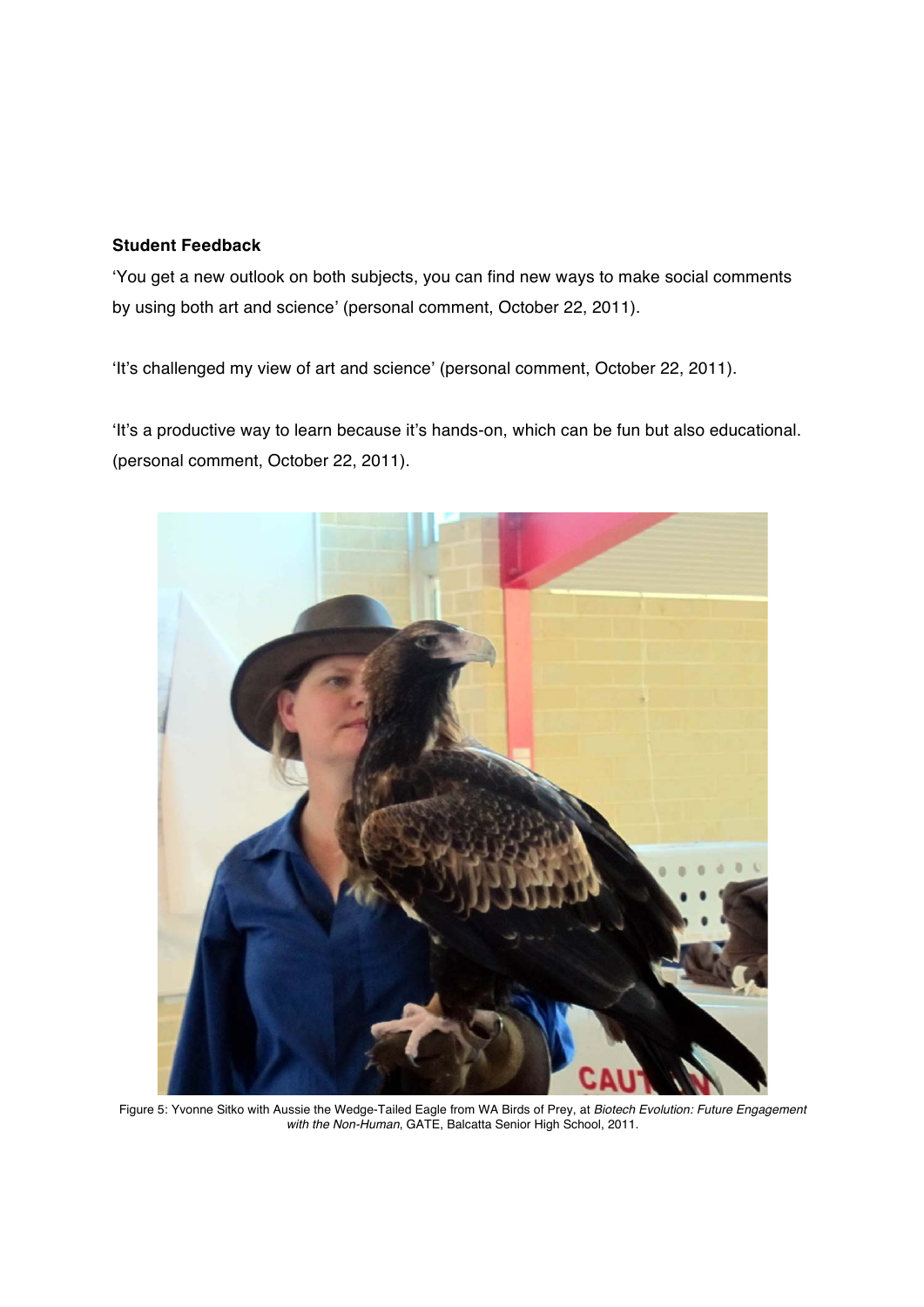## **Project Two: Creatures of the Future Garden Exhibition**

*Curated bio-art exhibition at Spectrum Project Space, Edith Cowan University June 21 –June 29 2012*

#### **Contributors**

Trish Adams (VIC), Tarsh Bates (WA), Donna Franklin (WA), George Gessert (USA), Alexandra Daisy Ginsberg (UK), Kirsten Hudson (WA), Svenja J Kratz (QU), Angela Singer (NZ), *The "Made Generation" Collective*: Gary & Susie Cass from *The Scientific Creativity Initiative*, Balcatta SHS students: Jesse Brown & Nicholas Lozanovski, St Mary's Anglican Girls College student: Sasha Whittle (WA).

In line with the views of exhibiting artist George Gessert (1994, p. 9), this exhibition aimed to develop the concept of gallery spaces that facilitate multiple uses: as a site of conservation; as a site of wilderness; and as a site for education. Precedents for this exhibition include: *Biotech Art Revisited*; *Still Living*; *Technebiotics;* and workshops run through SymbioticA. These have included life science workshops presented alongside bio-artists. This exhibition contributed to the field by introducing young adults to the practice of bio-art and its associated philosophies, frameworks and ethical positions.

The agenda behind this exhibition aimed to generate further interest in animal welfare, the environment, science and the arts. *Creatures of the Future Garden* was a group exhibition of international, national, local, established and emerging inter-disciplinary artists, whose work investigates an engagement with the non-human. The artists research the ethics and politics of manipulating life and the practice of bio-art by examining interactions between humans, technology and biology. Each demonstrates a vested interest in re-invigorating an engagement with non-human life and in generating debate around developing biotechnologies. Of greatest potency, the artists raise issues regarding how culture continues to mediate and manipulate 'nature' – often with confronting outcomes. A number of the artists selected actively engage with the life sciences through artwork or collaborate with scientists in order to produce the work, such as cell-tissue culture, entomology, DNA extraction, and microbiology. The inclusion of emerging artists alongside established artists was a deliberate act. This non-hierarchical agenda aimed to offer a site where notions of the 'ivory tower' were broken down within the gallery context.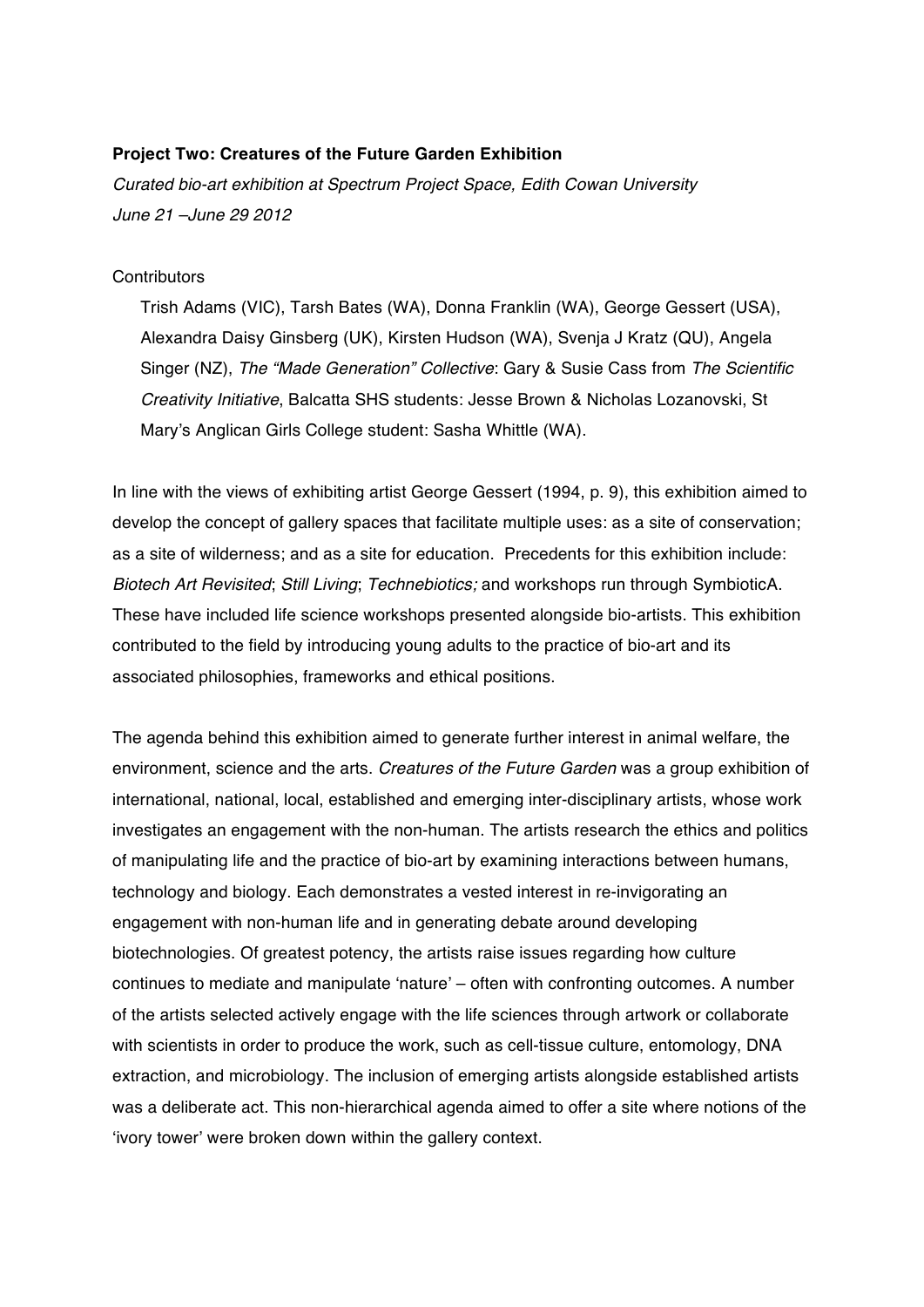

Figure 6: *The Remains of Algernon and the Poetry Orchids,* Svenja J. Kratz, 2011, Mummified foetal calf containing a living orchid painted with text. *Creatures of the Future Garden*, June 21 –29, 2012, Spectrum Project Space, Edith Cowan University. Photograph, Dan Cole, Image courtesy of the artist.

Building on Project One, I will follow with details on the exhibiting students while also referencing viewer reactions to the artworks and the *Birds of Prey* workshop. I was most excited to observe the confidence that the students demonstrated when discussing their work with the public. In particular, the students demonstrated that they understood the science, and clearly articulated an awareness of the relationship between arts research and cultural communication.

Nicholas Lozanovski, through his piece *Keep Safe Your Identity* (Figure 4), raises the issue of who has access to your body tissue, and genetic information, with reference to the developments in the Human Genome Project and the 'disputes and debates' surrounding human cloning. Lozanovski states that 'we should keep safe our identity' (2012, p.49), concerned that DNA mapping may become another form of surveillance and control, a resource for corporations to access and further categorise the individual.

Sasha Whittle's work, entitled *Definition* (Figure 7), represents 'the potential future, [in which] humans will be defined by what their DNA says rather than what sort of person they are. As DNA makes up our structural self, our face won't identify us, our DNA will' (2012, p. 51).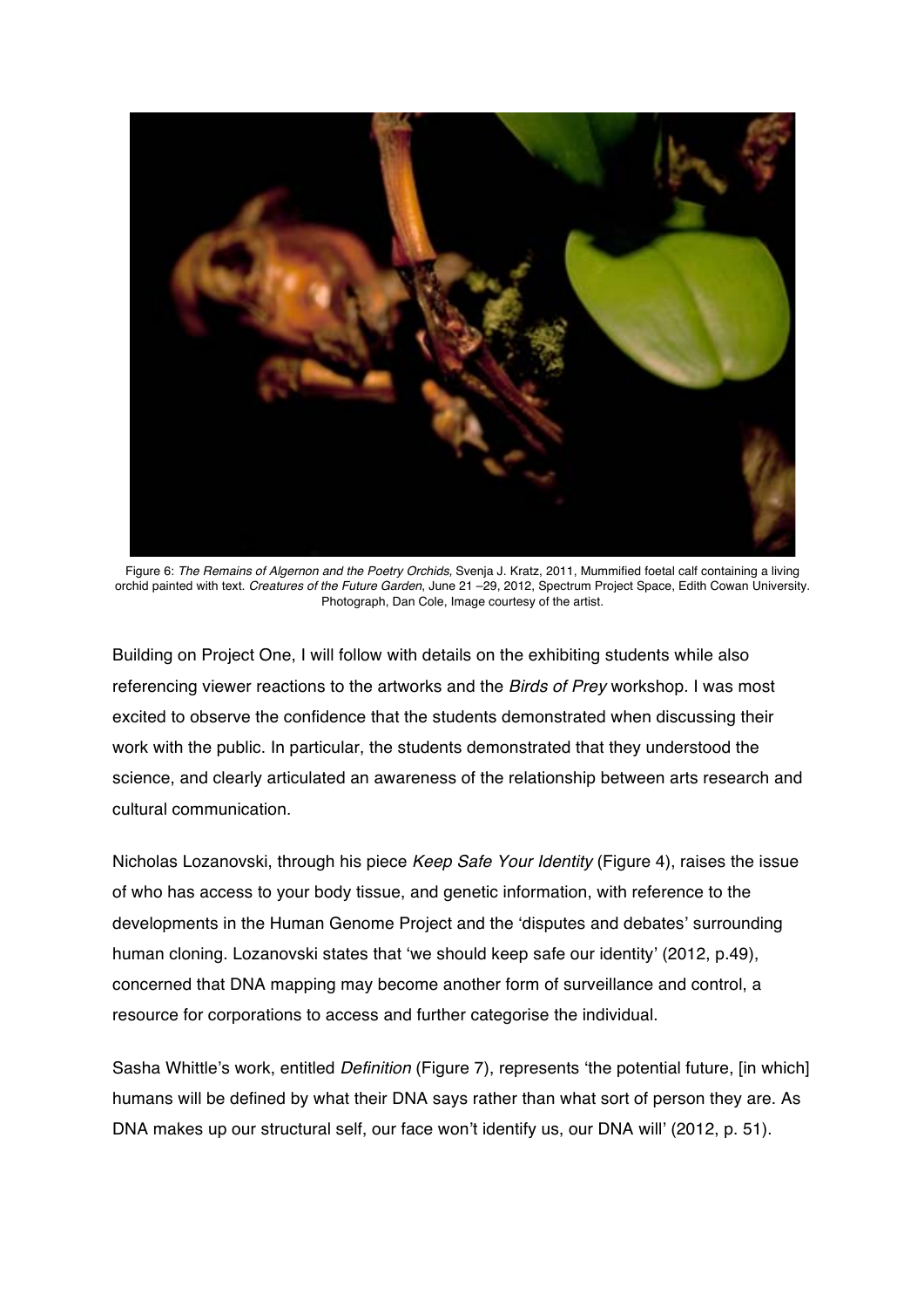In *Imperfections of Immortality* (Figure 8), building on his artwork conceptualised during the secondary school art-science project, Jesse Brown 'will further question the need for the human to remain a soft machine!' He posits that in order '[t]o survive a future world that may be environmentally hostile, the human will require an upgrade: the merger of the soft machine with the hard machine. The Birth of the Cyborgian Being' (2012, p.45).



Figure 7: *Definition*, Sasha Whittle, 2012, Acrylic and DNA, MDF board. *Creatures of the Future Garden*, June 21 –29, 2012, Spectrum Project Space, Edith Cowan University. Photograph, Kelsey Diamond.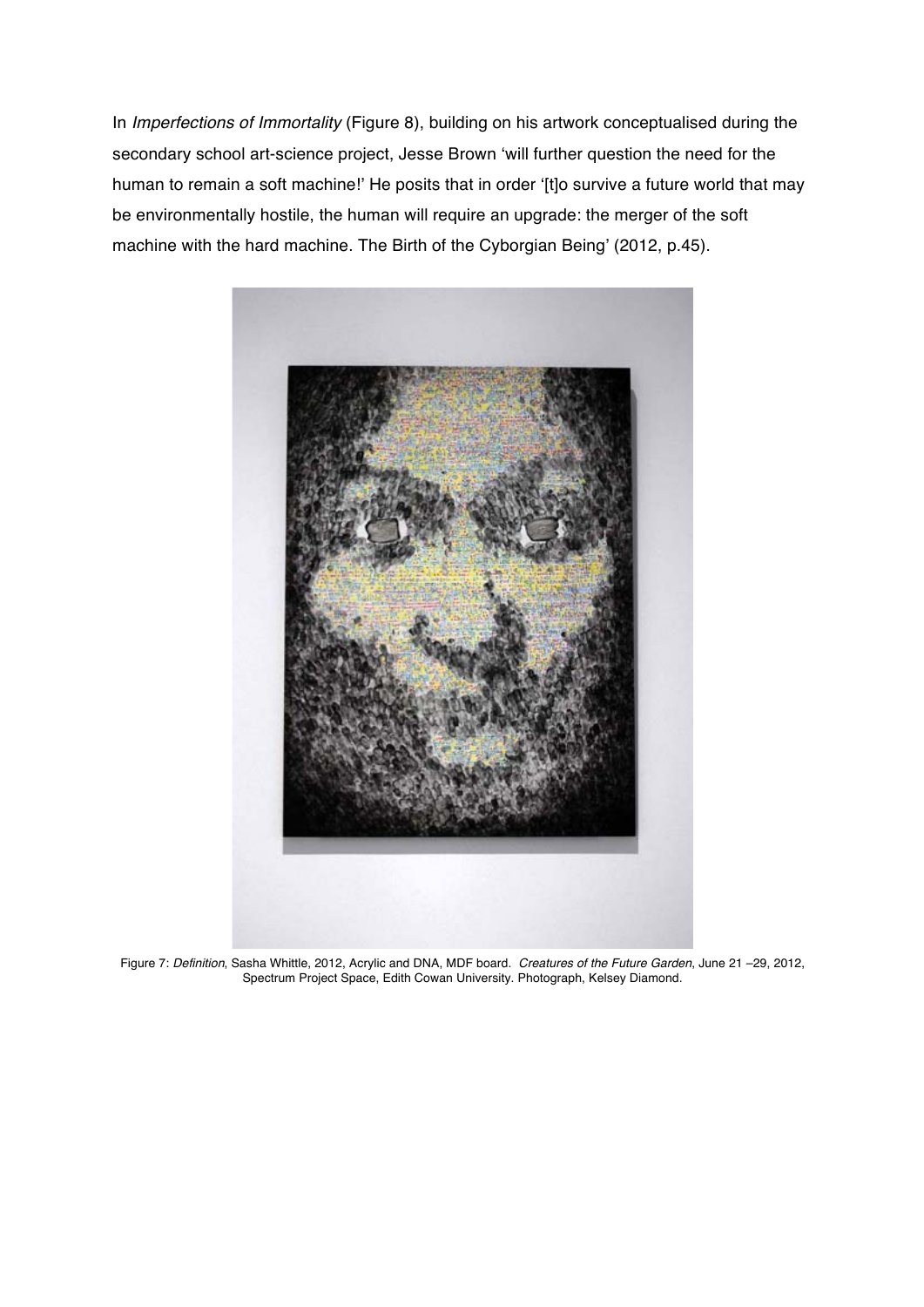

Figure 8: *Imperfections of Immortality*, 2012, Jesse Brown, Mannequin, aluminium, paper-mache, acetobacter bacteria. Photograph D. Franklin.

The artworks were selected to encourage the viewer to make connections between the content of the pieces and their own lived experiences. This was achieved either through associations to materials and physical triggers caused by the artwork content, living material or biological material of topics and issues raised. The works aimed to trigger memories of animal encounters and bodily reactions without being overt, too direct or literal. In conversation with viewers, they would often describe their experiences with other living things, and talk about current topics in relation to environmental concerns or developing technology, particularly in response to the works of Alexandra Daisy Ginsberg (Figure 1), Svenja J. Kratz (Figure 6), Trish Adams (Figure 9) and Angela Singer (Figure 10).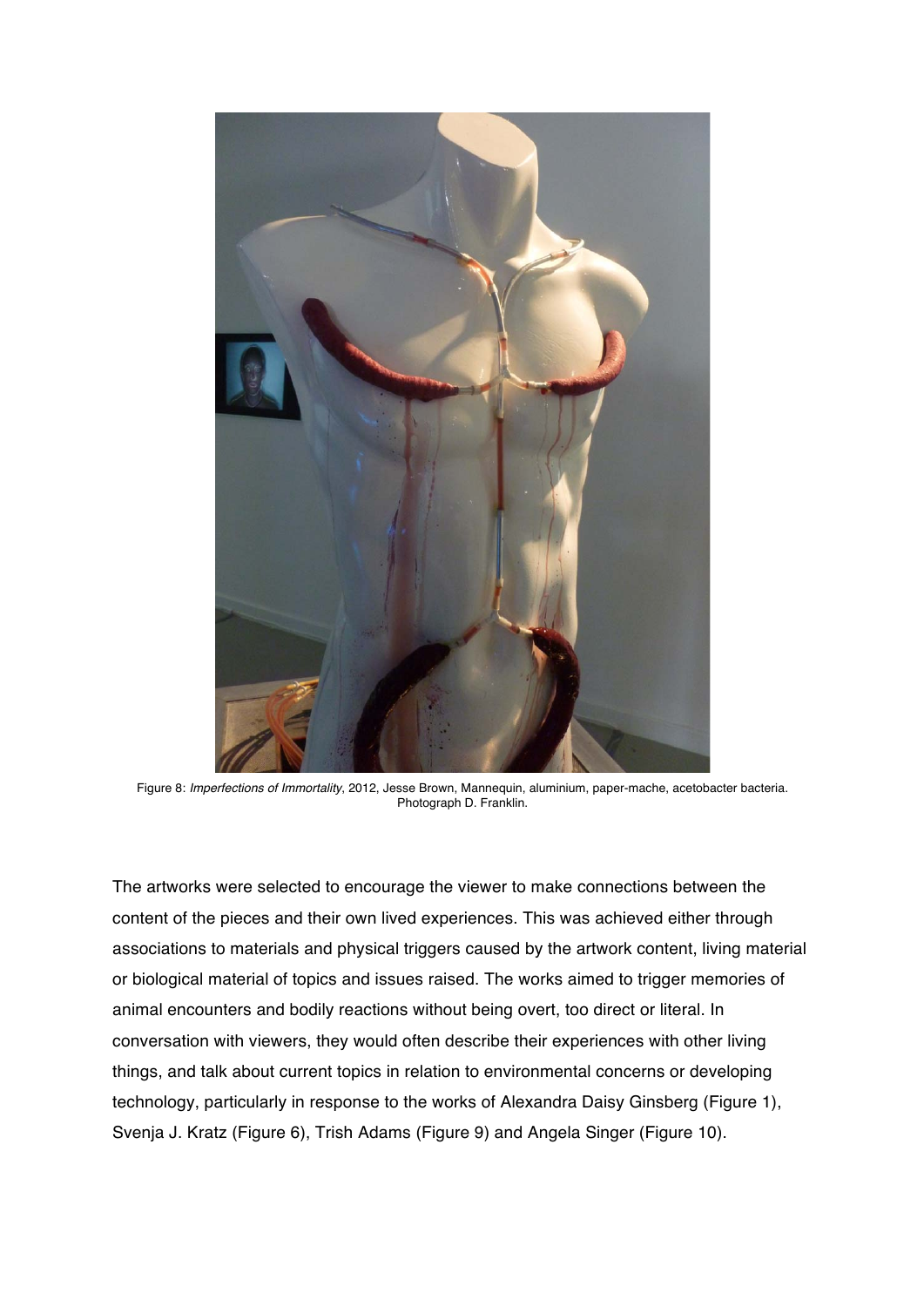

Figure 9: *HOST*, Trish Adams, 2010, (still from film). Original cinema photography, Carla Evagelista & Peter Kraft, Scientists: Indoor Honeybee Facility; Visual & Sensory Neuroscience Group; Queensland Brain Institute; and The University of Queensland. Image courtesy of the artist.

## **Audience Reactions**

'The show has a positive outlook and depth to it that is often in contrast to other shows of this theme, the elements of each work have serious and confronting messages but also contain hope through the living – especially that one [*Life and Death Vessels: A Collection of Curiosities*] and the garden at the front [*Diaspora Monopoly*]' (personal comment, June 26, 2012).

'Plants, insects, taxidermy and all the things that make you think about humanity's place in the living world. We need shows like this that make you think. Too many art shows are visually pleasing without a lot of depth. When you stop and take time with this exhibition it has depth and substance' (personal comment, June 26, 2012).

### **Workshop**

#### *WA Birds of Prey*

This workshop was presented and conducted by internationally recognised conservationist, bird of prey expert and 2009 Finalist for the Environmental Educational Awards, Yvonne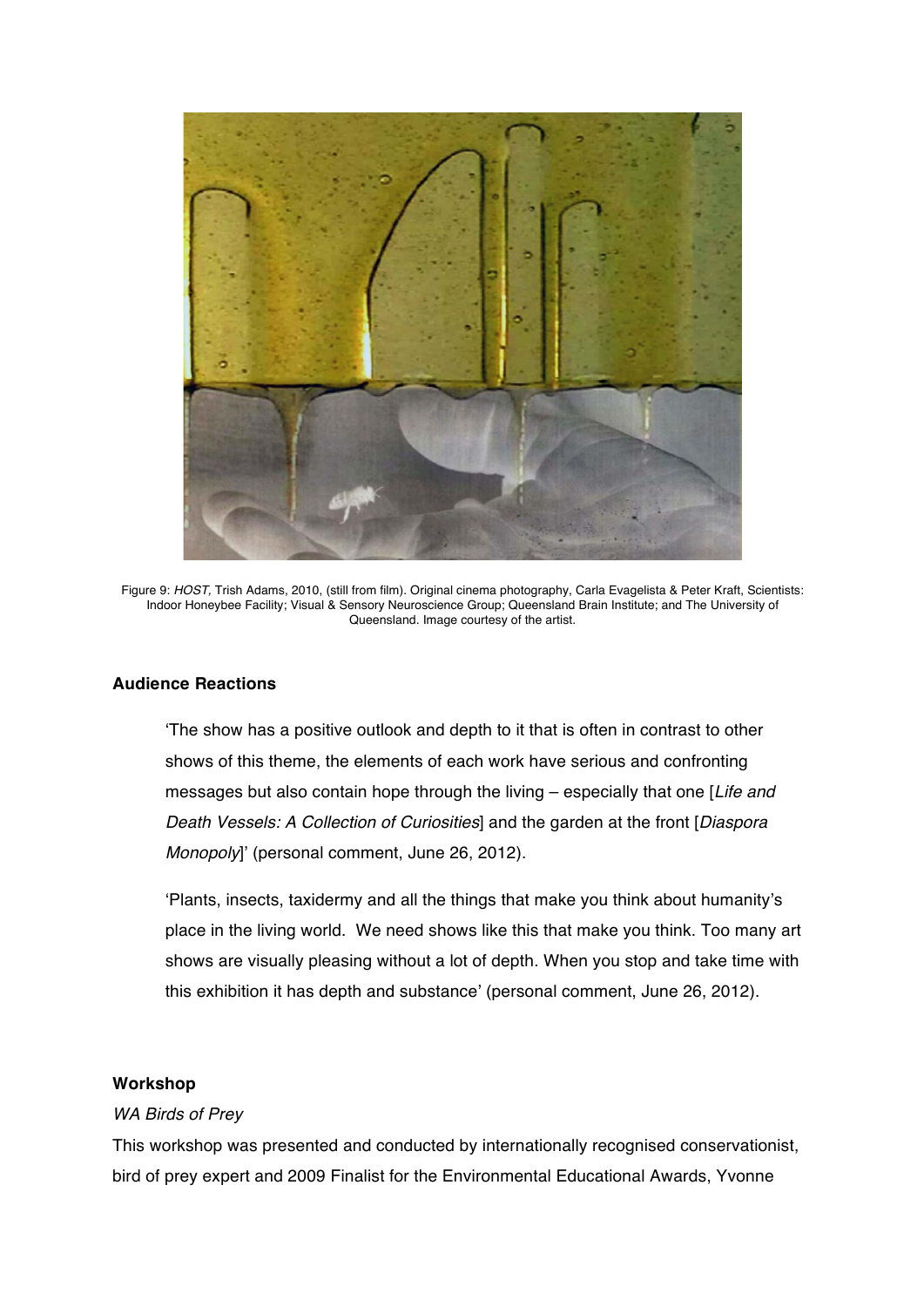Sitko. The workshop introduced the audience to native birds, their biology and their role in the environment in a hands-on way. The participants had the opportunity to see and hold live birds.

## **Participant Reactions**

'Excellent show with a fascinating subject and point of view. Birds of prey workshop is an excellent (and totally fun) way to involve the public. More exhibitions like this!' (personal comment, June 26, 2012).

'It was a privilege to have the opportunity to get so close to an animal you would never normally see. To see individual details, feathers, feet so close and hear about their lives' (personal comment, June 26, 2012).



Figure 10: *Hedge Row, Red Fox (vulpes vulpes),* 2010, Angela Singer, Vintage taxidermy red fox and mixed media ceramic. Image courtesy of the artist.

# **Conclusion**

This research draws on the work of theorists, sociologists and scientists, educators, artists and curriculum; I argue that the values in a culture greatly influence the understanding and manipulation of non-human life. Of particular concern are the hegemonic contexts of the corporate industries and mass media. The educational agenda at the heart of this research stems from a personal interest in generating opportunities for young people to experience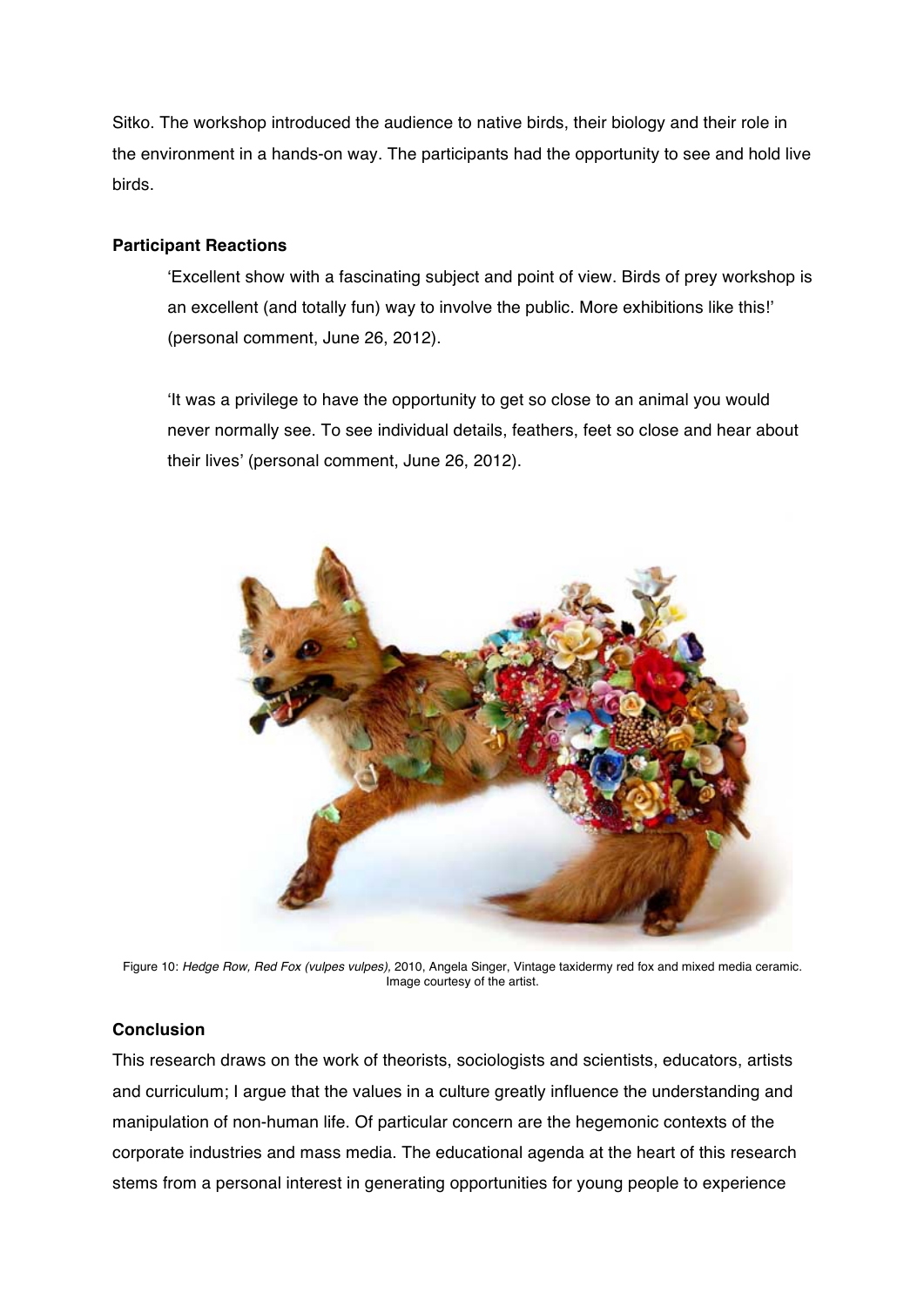the life sciences in a hands-on way in conjunction with the practice of bio-art as a form of cultural analysis. As with most technologies that develop rapidly, it is the youth of today who will have to deal with the biotech consequences of tomorrow. The outcome for the project aims to demonstrate its role in contributing to a reflexive engagement with contemporary cultural conditions.

The agenda behind the development of this project within secondary education contexts, aims to set up a new site of pedagogy that uses cross-disciplinary arts-science practices as an artistic tool to critically engage with biotechnologies. As an interdisciplinary education model, the art-science project set up a site where multiple viewpoints could be discussed regarding the interrelationship between biotechnologies, industry, public opinion and arts communication. This project was developed in response to discussions with peers on finding a way to re-invigorate participation in science for young people, with a particular emphasis on generating a link between scientific practices and cultural analysis. This project puts into practice Ken Robinson's theories on education structures and how this needs to change as it is currently a model based on industrial output rather than creative thinking and reflexivity.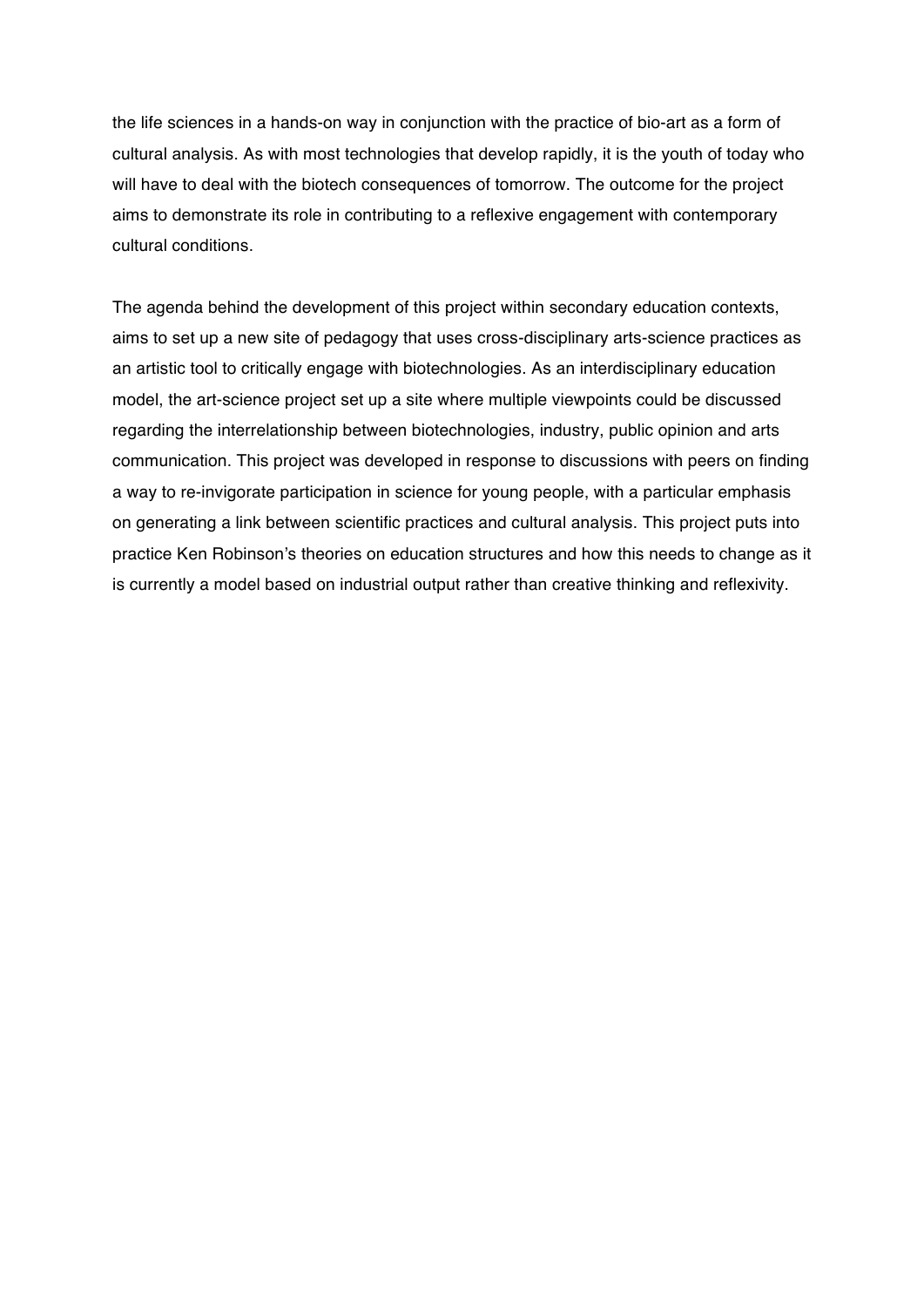### **Bibliography**

The first patent on life was passed by the US patent office for *General Electric Motors* and Ananda Chakrabarty. Initially refused to be unethical, the patent was appealed and accepted under the argument that as a bacterium, invisible to the naked eye, it was deemed to be 'just a chemical'. http://www.todayinsci.com/6/6\_16.htm

- BROWN, J. (2012) *Creatures of the Future Garden* [Exhibition Catalogue], Perth: Spectrum Project Space, Edith Cowan University.
- CASS, G. (2010) *Abiogenesis Introduction*, www.bioalloy.org [accessed December 12, 2010]
- CASS, G. (2011) *The Scientific Creativity Initiative,* Seminar and Workshop Science in Schools Conference, The University of Western Australia.
- CASS, G. (2012) *Abiogenesis Unit*, Balcatta SHS: Personal Communication (June 30<sup>th</sup>) 2012).
- CASS, G. & CATTS, O. (2008) Biotech Art, in *Art in the Biotech Era*, Adelaide: Experimental Art Foundation Inc.
- CATTS, O. & ZURR, I. (2004) The Art of the Semi-Living and Partial Life: Extra Ear  $\frac{1}{4}$ Scale http://www.tca.uwa.edu.au [accessed October 30, 2004]
- BALCATTA SENIOR HIGH SCHOOL (2009) *Gifted and Talented Art Scholarship Program* [Brochure].
- GESSERT, G. (1994) *On Exhibiting Hybrids: Art and Technology,* supplement of CICRA, 90: 8-9.
- GIDDENS, A. (1991) *Modernity and Self-Identity: Self and Society in the Late Modern Age,* Cambridge: Polity Press.

GOVERNMENT OF WESTERN AUSTRALIA CURRICULUM COUNCIL (2010) *Arts Curriculum Framework learning Statement for the Arts*, http://www.curriculum.wa.edu.au/internet/Years\_K10/Curriculum\_Framework/ [accessed April 16, 2011]

HABERMAS, J. (1987) *The Theory of Communicative Action: Lifeworld and System: A critique of functionalist reason* (vol. 2) (trans. McCarthy, T.), London: Beacon Press.

HAUSER, J. (2008) *Symbiotica Presents…Still Living: BEAP 07 Biennale of Electronic Arts Perth: Stillness Art and Science and Technology* [Brochure] Perth: Artrage.

HUSSERL, E. (1954) *The Crisis of European Sciences and Transcendental Phenomenology*, Evanston: Northwestern University Press.

JONES, D. (2011) Longing for Connection: The Importance of Interactions with Wildlife in an